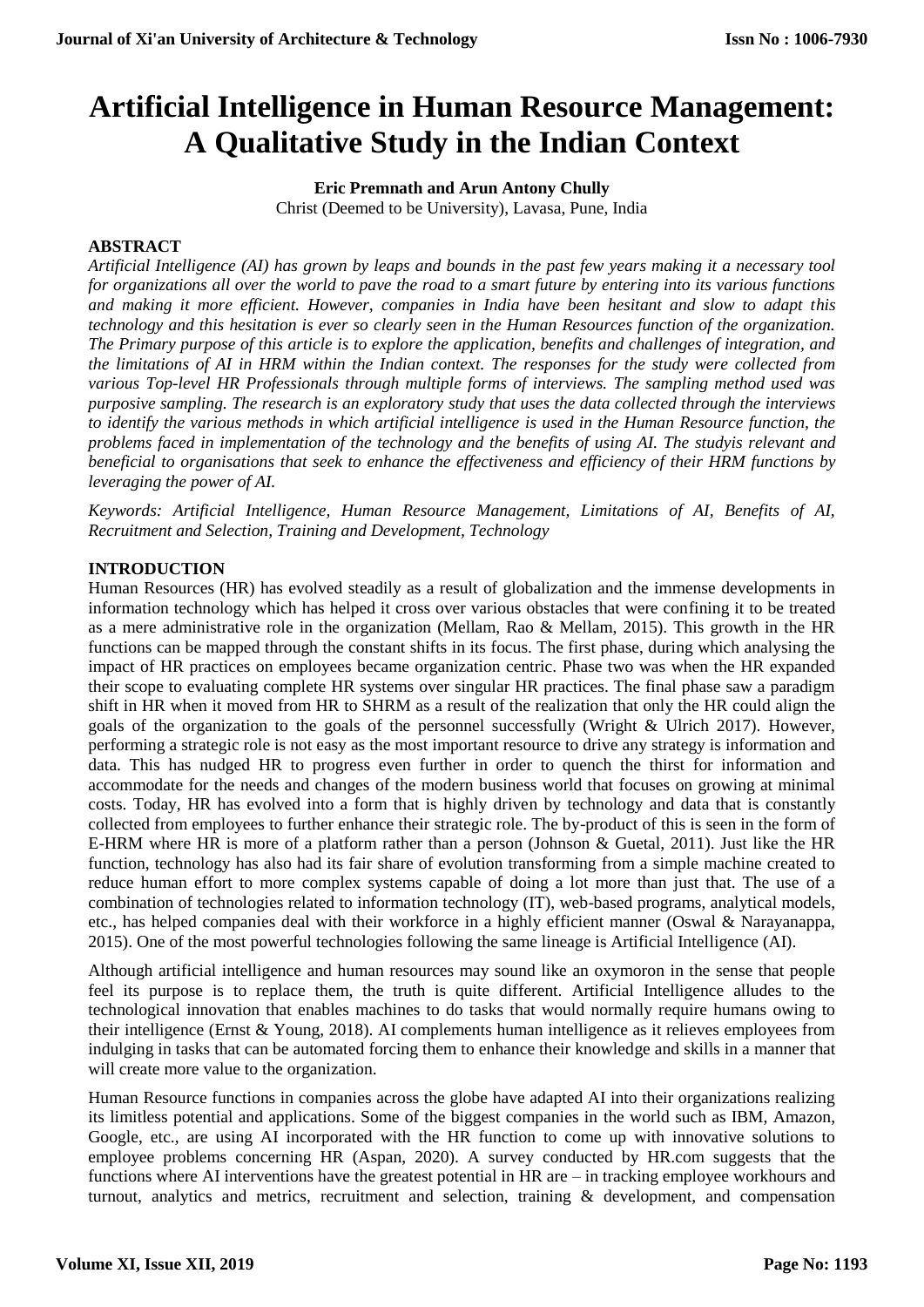(HR.com, 2017). At the same time, it is observed that there is areluctance to invest and adapt AI has also been majorly seen in the HR functions in businesses all over the world as compared to other business functions such as Marketing, Finance, etc (Brin, 2019).

AI in HR within companies functioning in India also have not seen an equal amount of growth and integration.In the HR domain, many professionals are still sceptical about AI as they doubt its ability to produce satisfactory results in areas which they believe predominantly require empathy and intuition (PWC, 2017). HR in many companies in India still believe that employees can only be dealt with effectively through human intervention as many decisions taken by HR in an organization are not just purely driven by data. The focus on aspects such as the ethicality of basing decisions only on AI and other technologies seems to be driving resistance (Desai, 2019). This has led most of the HR functions in India to turn a blind eye to the fact that in such a data driven era where the data is the key to unlocking limitless possibilities a huge amount of data collected from employees is not being put to efficient use.

There has been a dearth of documented studies with regard to the application of AI in human resource function in Indian companies. In this context, this study attempts to explore the opportunities AI holds for the HRM operations from an Indian perspective. This qualitative research has the following objectives:

- i. To understand the perception of Human Resource Professionals in Indiatowards Artificial Intelligence.
- ii. Understand the current applications and future opportunities of Artificial Intelligence in Human Resource functions in the Indian business context.
- iii. To identify the benefits HRs in India are reaping after the integration of AI into their function.
- iv. To identify the challenges involved in the implementation of Artificial Intelligence for Human Resource functions.

#### **LITERATURE REVIEW**

#### **ARTIFICIAL INTELLIGENCE AND HUMAN RESOURCE MANAGEMENT**

Artificial Intelligence is a science that aims to replicate aspects of human intelligence such as learning, reasoning, perceiving, critical thinking, etc., using computer programs that are guided by logic (Villani, 2018). The ability of AI to crunch massive volumes of big data and convert it into meaningful information for decision making helps in altering and enhancing user (employee) and candidate experience in organizations for the better (Kapoor, 2020) (Meister, 2019). According to Tom Stachura, IBM, "AI is an accelerator – it allows us the ability to ingest a variety of data and provide context to a decision maker or employee or business leader. It allows us to deliver the right intelligence in the moment and achieve personalization at scale." Unlike other technologies that were designed to increase efficiency while reducing costs, AIs are also designed to add value while completing any task (Guenole & Feinzig, 2018). This ability of AI to integrate easily into the HR function and deliver value is important for HRs because of the transformation in the role of an HR from being a mere support function in an organization to a strategyoriented function that helps in driving the whole organization (Jain, 2014). AI strengthens the transition by amplifying the speed and efficiency of the HR function by taking over the mundane tasks while the personnel move towards fostering unique aspects such as empathy, critical thinking and creativity (Stevenson, 2019). Although AI seems to be able to take over a lot work being done in the HR function it is still a far way from replacing the HR personnel completely because of the persistent need for human intervention while dealing with employees (Davenport, 2019).

#### **ARTIFICIAL INTELLIGENCE IN RECRUITMENT**

AI is a ground-breaking innovation that helps organizations develop to compete in this era by trading off manpower for increased machine handling with the aim of recruiting potential high-performance candidates for the company (Geetha & Reddy, 2018). AI has become a necessary tool for recruiters over the past few years with 76% of recruiters believing that AI will have a significant impact in the recruitment function of HR (Verlinden, 2019). Recruitment is the most dominant function in HR where AI is being used to replace manual candidate screening with AI powered screening in order to shorten this time-consuming process (Folick, 2016). Repetitive and high-volume tasks in recruitment such as screening candidate resumes are being taken over by AI through their innovative machine learning capabilities allowing it to continuously recruit good candidates from a potential pool by comparing the characteristics of the candidates with those of successful current employees (McFadden, 2019; He, 2019).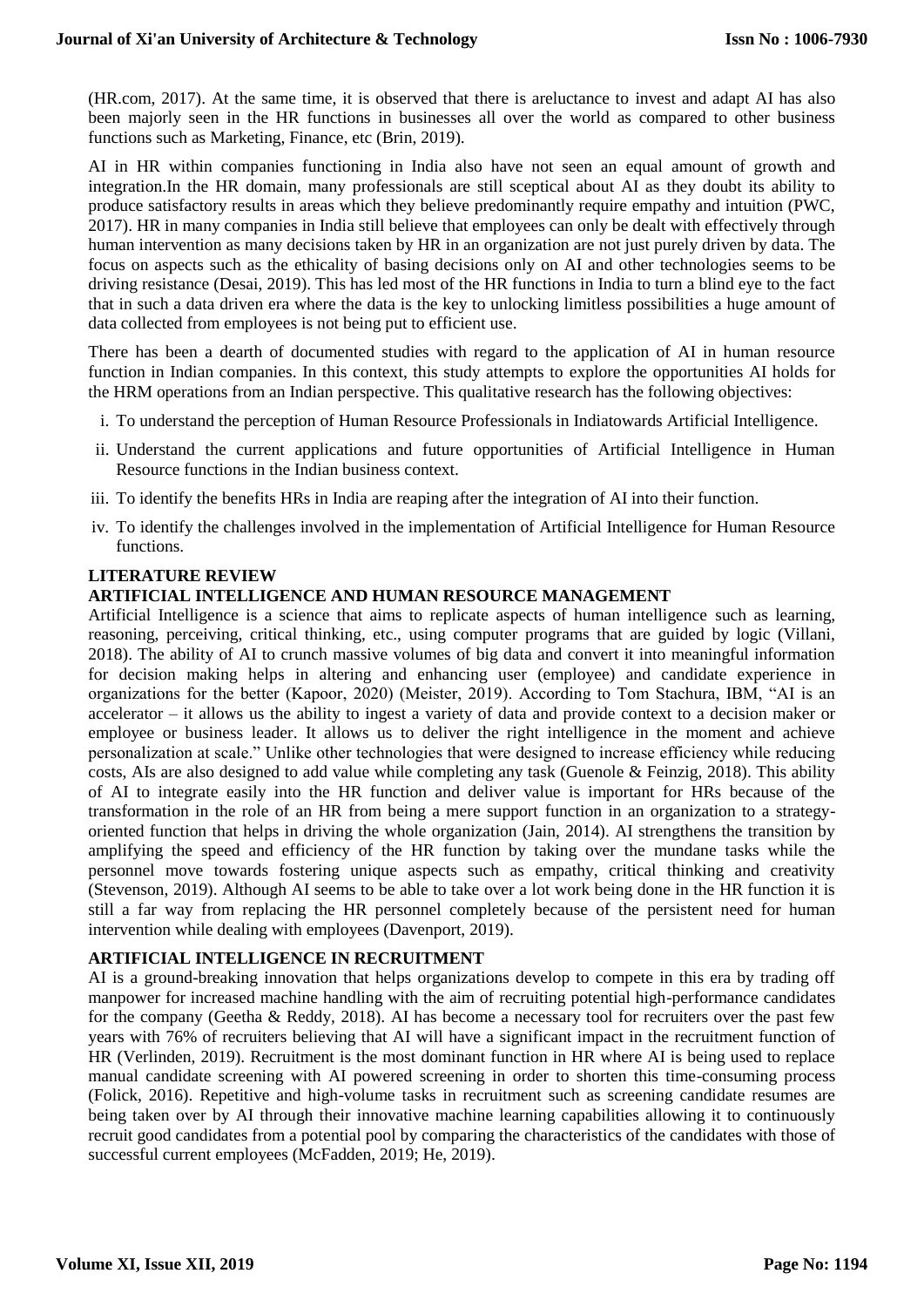#### **ARTIFICIAL INTELLIGENCE IN TRAINING AND DEVELOPMENT**

Organizations need to always ensure that their employees are at the top of their game by updating them with the latest skills required to complete their tasks efficiently in order to sustain in this highly competitive atmosphere driven by digitalization (Rykun, 2019). Employees are also required to possess the right skill and knowledge to carry out their respective jobs in the organization. Using AI, HR personnel can help their employees not just identify training needs and provide timely and accurate training but can also identify the best career path for employees helping in developing in talent within the company sustainably (Arago Consulting, 2019). Using developments in e-learning platforms companies can provide personalized training with certain flexibilities on time, location, etc., based on the employee profile and their skills they aspire to have or develop (Wright & Atkinson, n.d.).

#### **RESEARCH METHODOLOGY**

In this qualitative study, an in-depth interview was conducted to investigate on the applications, scope, benefits and challenges of Artificial Intelligence in Human Resources in the Indian context. A purposive sampling method was used to identify individuals with at least 5 years of experience in the HR function and also have been using AI as part of their function for at least 1 year. Respondents were not limited to any particular industry however the context for the research was narrowed down to India.

Telephonic, Skype and in-person interviews were used to extract data from the respondents through a semistructured interview using the following interview questions as a base:

- 1. Have you found AI beneficial to the HR function?
- 2. In what area of HR is AI being currently used in your company?
- 3. What other HR function do you think AI would have a major impact in next?
- 4. What are the few distinct benefits you have reaped from using this technology?
- 5. What do you think are some of the limitations of AI with respect to the HR function?
- 6. How did you deal with the challenges you faced during the implementation of AI in HR?
- 7. What are the major possible reasons for integration or non-integration of AI in HR?

Further explanations or clarifications were sought on a need basis. The responses from the respondents were based on their experiences and insights in the area of this research. The 8 respondents also belonged to different companies functioning out of different locations within India. The respondents have been addressed as R1, R2, R3, R4, R5, R6, R7 and R8 in the further discussions.

With the respondents' consent the interviews were recorded for the purpose of further analysis only for this particular study. The contents from the interviews were transcribed. The data was then analysed using thematic analysis to identify frequently mentioned themes, common keywords and patterns across the data that were related to the experiences of these individuals pertaining to the usage of AI in the HR function.

#### **FINDINGS**

The qualitative study focused on the subjective experience of HR professionals from Indian organizations using artificial intelligence in the human resources function. The participants shared their views and experiences about the various applications, benefits, challenges and limitations of integrating AI and HR within their organization. Following are the findings from the interview with the respondents, the themes and subthemes that emerged out of the analysis run on the data collected.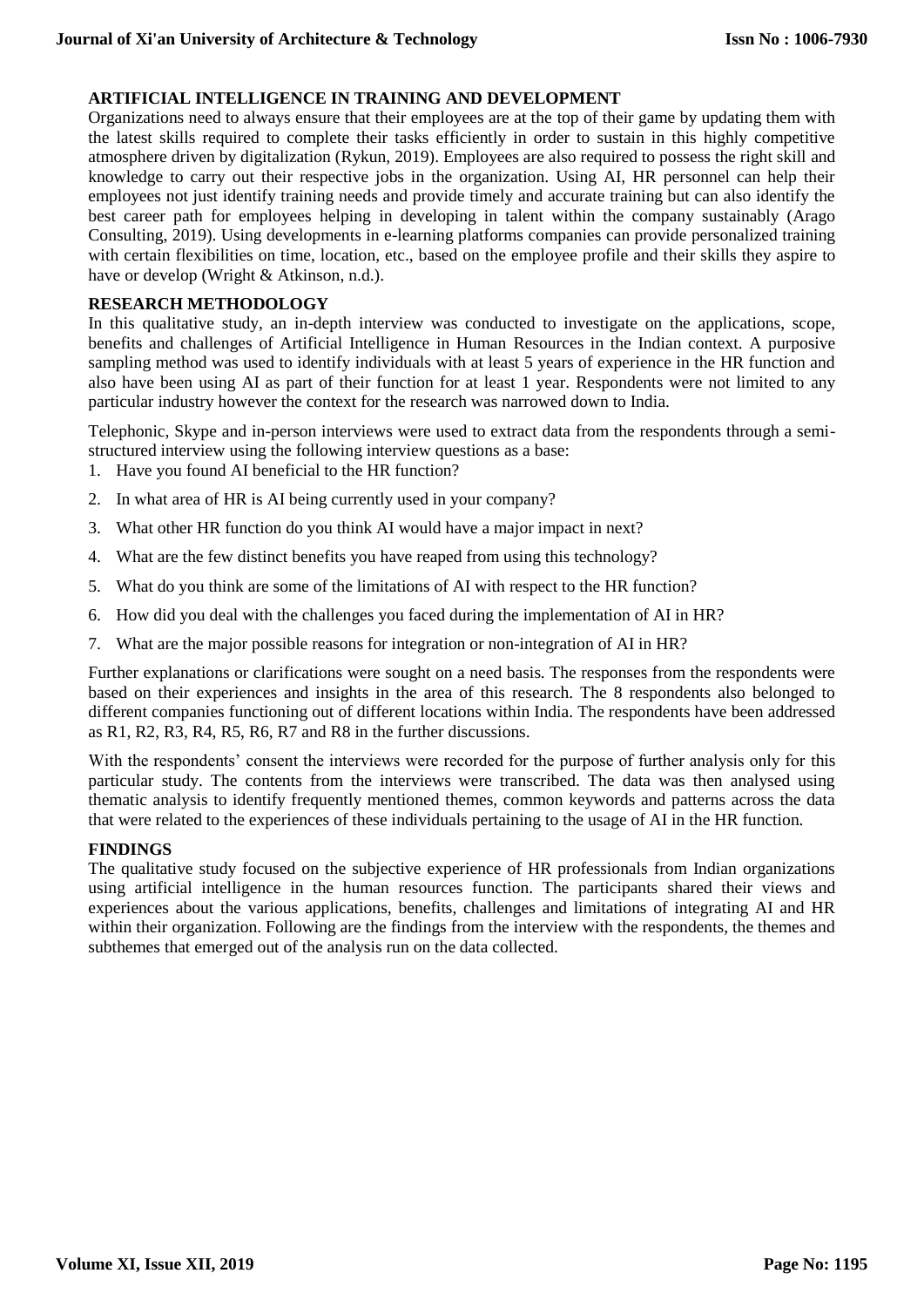#### **Figure 1**

Respondents who found AI beneficial to the HR function



## **Figure 2**

HR functions Respondents are currently using AI in



Note. <sup>a</sup>Recruitment, <sup>b</sup>Training & Development

# **Figure 3**

HR functions Respondents believe AI will impact next



Note. <sup>a</sup>Employee Engagement, <sup>b</sup>Performance Management, <sup>c</sup>Compensation & Benefits, <sup>d</sup>Induction & **Orientation** 

## **THEME 1: RECRUITMENT**

According to 6 out of 8 respondents AI has proven to be a major supporting tool for efficiently and effectively recruiting ideal candidates for their companies. R3 said, "Earlier one of our main difficulties was finding the right candidate for our organization. We had lot of problems finding employees who will stay in the company for a long time and be productive as well. Often it would happen that we would hire well qualified employees in terms of qualifications and experience. However, since we were recruiting manually or based on our recruiters and interviewer's judgement alone, it left us open to a lot of bias and prejudice increasing the chances that the candidate selected would be incompatible with our company culture and policies. This percentage of recruiting incompatible candidates has significantly reduced since we started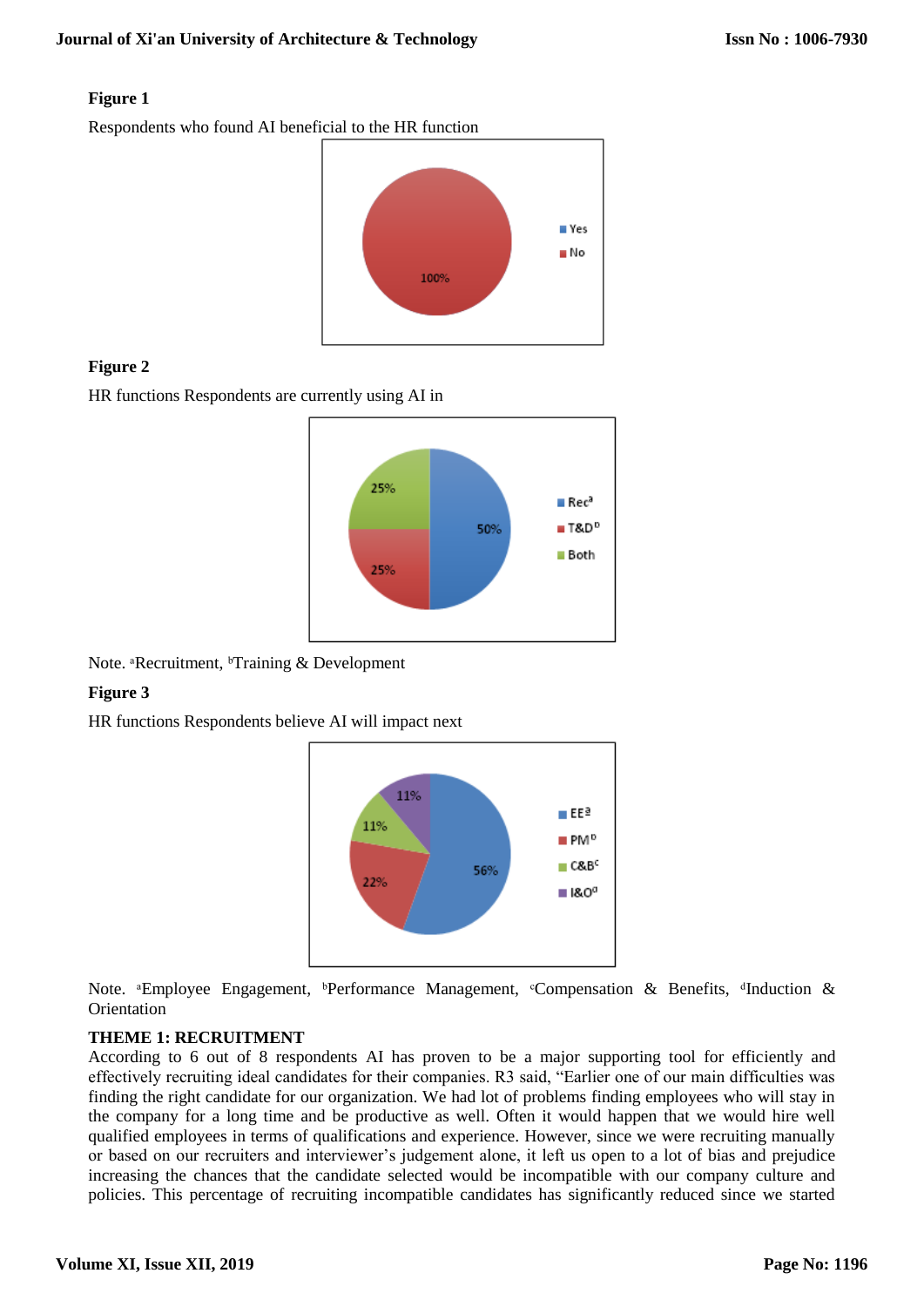using AI powered platforms to source our candidates for employment. Now, although interviews are still a part of our recruitment process, the number of incompatible candidates being recruited every year has reduced to a great extent as the selection of candidates is more data driven and the decision to hire or not hire an employee is substantiated with the right data. As a result, we have been able to create a more efficient pool of candidates within our company which is also reflected in our bottom line."

**Subtheme 1: Application Filtering.** Respondents stated that they are using AI to also screen through a huge number of applications from multiple job portals. R4 said that, "Earlier we faced a lot of difficulties in just screening through the huge volume of applications we received for vacancies. This would a lot of man hours to go through and often caused delays in the recruitment process. A lot of people would just apply for the job irrespective of whether it matches with what has been mentioned in JD. We have also had people applying to a job in our company because of the company name or package or for various other reasons and this was also bad for the recruiters in our company as they would often miss their targets of closing candidates for jobs." The respondent also mentioned that, "AI does the same job of filtering applications for us but in a less time consuming and intuitive fashion as it is able to go through the applications at a much faster pace while assessing whether the candidate would be a right fit for the job. It also shortens the recruitment time by scheduling interviews with potential candidates."

**Subtheme 2: Rediscovering Candidates.** Hiring of qualified candidates who were previously rejected in an interview is also an efficient way of hiring good candidates in less time. Recruiters often feel that because of the high competition level many good candidates may end up applying for the job in one pool while there maybe incompetent candidates in the other. This mismatch may cause problems for the recruiter as finding highly capable candidates every single time is very difficult. R7 said, AI is great at keeping track of all the candidates who have applied for a particular job in our company. It is also able to make suggestions from a previously rejected group of well-qualified people when a similar job opening arises which in turn helps us to hire good candidates much faster than before and also saves us the cost of going through the whole process of recruitment every time there is a vacancy."

**Subtheme 3: Multichannel Sourcing.** 4 out of the above mentioned 6 respondents mentioned that, AI also helps them link multiple sources for the purpose of recruiting both internal and external. R1 stated, "Finding suitable candidates has never been this easy. AI just pools in the kind of candidates we want based on job descriptions and any other specific criteria required by our recruiters. Since multiple ways are used to look for candidates, the pool is much wider increasing the chances of finding the kind of candidates we are looking for. This simply gives us more options to choose from."

#### **THEME 2: TRAINING AND DEVELOPMENT**

The second aspect of HR where AI seems to have made its mark is the Training and Development function that focuses on providing training to candidates to improve their performance by improving their skills, behaviour and cultural fit to the company. 4 out of 8 respondents agreed that AI has not only helped them improve the content, course, schedule and delivery of the training but has also helped in increasing the overall engagement of the employees in the training programs. 3 of the above mentioned 4 respondents also said that, the AI based training enhanced the learning of the employees which was clearly through in their performance levels.

**Subtheme 1: Customized/ Personalized Content.** R2 said, "Each employee is different from the other. They all have their own individual learning pace, understanding capability, skill set, knowledge bank and likes and dislikes in terms of how a certain information is presented to them, etc. As an HR, designing training modules to suit all these different needs is always difficult. You are always looking to give the necessary information in the best way possible for the trainees to understand easily." The respondent went on to say, "This is why we use AI to ensure that each employee gets a very personalized experience. The AI tool is able to identify the level of the employee based on the results of the continuous assessment conducted at the end of every step in the training program."

**Subtheme 2: Career Tracking and Development.** Another key thing R1 said was, "AI makes career tracking of employees easier. AI makes this possible by combining the data that is collected on each employee from superiors, peers in the form of appraisal and the employee himself through feedback forms and surveys the employee fills out throughout his course in the company, training courses the employee has shown interest in, career path details, etc. The AI then analyses this data and helps in creating career goals that are achievable yet challenging for employees. It gives a proactive image to the HR that also keeps the employees happy and satisfied with their development needs."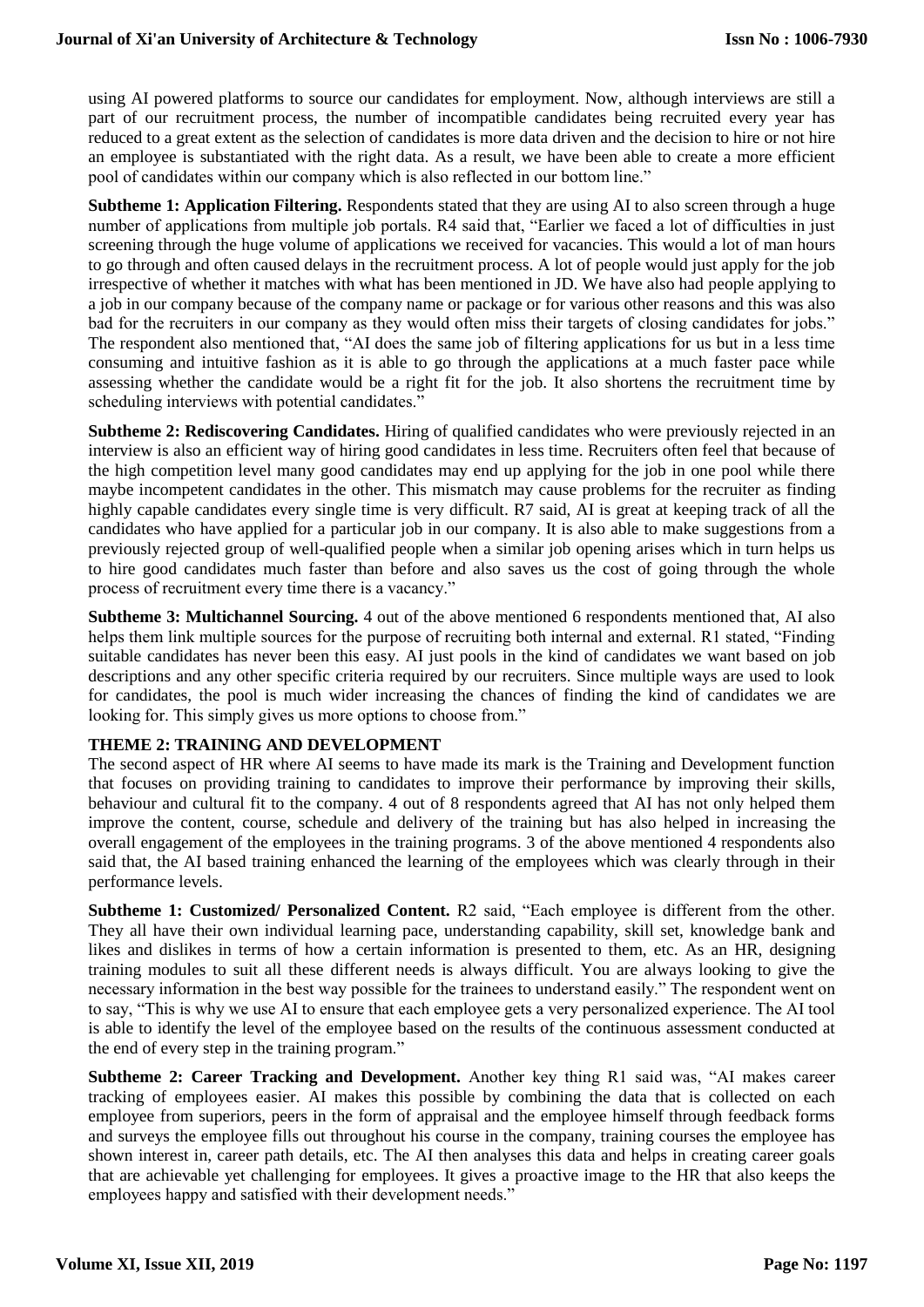**Subtheme 3: Real-time Suggestions.** AI supported Training sessions have also helped them track each employees progress during the training program providing them real-time data that helps them make real time suggestions. R8 said that, "The use of AI linked with our online internal learning system gives freshers joining our company the opportunity to learn everything about the machinery they are to operate after the training period is over through a simulation-based training module. During the training, the freshers are constantly suggested with videos, images, tutorials, etc., every time they make a mistake in operating the machine properly in the simulation. The same combination of system is also used for the other employees in our company for training on safety measures, importance of safety gears, and other such technical topics by creating interactive training modules fuelled by AI."

**Subtheme 4: Employee Engagement.** Earlier HR personnel would often be faced with the problem of engaging their employees in training sessions. R6 stated, "AI has helped in solving this problem to a great extent. The quality and diversity of the content available for training sessions is a lot more engaging than it was a few years back. Common problems faced while conducting trainings such as place, time, good trainer, etc., are solved using AI based interactive training programs that employees can access from anywhere, anytime. AI also has helped in delivering high quality training to employees at low budgets as most of the money intensive aspects are eliminated or replaced with much better means."

#### **THEME 3: BENEFITS OF USING AI IN HR**

Using AI powered systems, the respondents were able to gain a competitive edge by enhancing the quality of the most important resources that a company possess in the market which is 'Humans'. Major Benefits that the respondents were able to gain from using AI have been mentioned below.

**Subtheme 1: Cost Reduction.**8 out of 8 respondents agreed that AI helped in reducing the costs they were incurring from different functions such as recruitment and training. R5 said, "AI is definitely not a cheap technology, it costed our company a pretty good amount to do the installations and train employees. However, since then we have managed to cut down our costs in terms of manpower invested solely for the recruitment process, cost of conducting training in specific locations, hiring trainers, recruitment cost, etc. AI gives you solutions that are highly relevant and effective through its analytical and forecasting prowess giving us a chance to prepare for the future problems better. This also helps in keeping your costs to the minimum."

**Subtheme 2: Better Manpower Utilization.**All 6 out of the 8 respondents who agreed that AI was supporting the recruitment of candidates in their respective companies also seemed to commonly state that AI has allowed them the freedom to re-allocate their manpower to more better tasks in the organizations than just screening applications from candidates. R7 said, "The employees showed signs of resistance initially, we had to go through a lot of training and career guidance talks to ensure that we did not lose our HRs especially the recruiters. It also required us to create new job roles and restructure to accommodate or shuffle the employees. However, the whole thing turned out to be good for both the company and them as we were able to solve our problems using AI and they were able to contribute more to the company and add more value to their work. The job satisfaction of employees in the HR function has also gone up as they are into more challenging roles rather than a monotonous one."

**Subtheme 3: Time Efficient**The next important benefit the respondents said they achieved from using AI was 'Time'. R6 said, "It's simple, 'TIME is MONEY'." Every delay in the productivity of the company caused as a result of employing incompetent employees is the HRs fault and he should be responsible for it. Also, the time taken to remove the incompetent employee from their position and refill it with a more competent employee which was actually a result of the bad hiring is also accounted to the HR. The time thus invested in solving these problems may convert to losses for the company and reflect on their bottom line." R1 mentioned, "Everything is faster and much more time saving with AI. It also makes it easy for the HR to manage their time well. Irrespective of the function, whether recruitment, training, employee engagement or compensation or one of the other functions. AI gives you a lot more flexibility with regards to the time. For example, Recruitment processes become faster, employees can partake in trainings in their own pace and so on. It not just saves time but also is effective in the fact that it helps in getting work done at a much better pace.

**Subtheme 4: Job Satisfaction.**Job satisfaction is the most important factor when it comes to deciding whether an employee will stay or leave the company. Job satisfaction could be driven through various elements such as compensation, rewards, workplace culture, workplace relationships and so on. R4 stated, "Attrition tracking using AI helps us identify potential quitters in the company by tracking employees'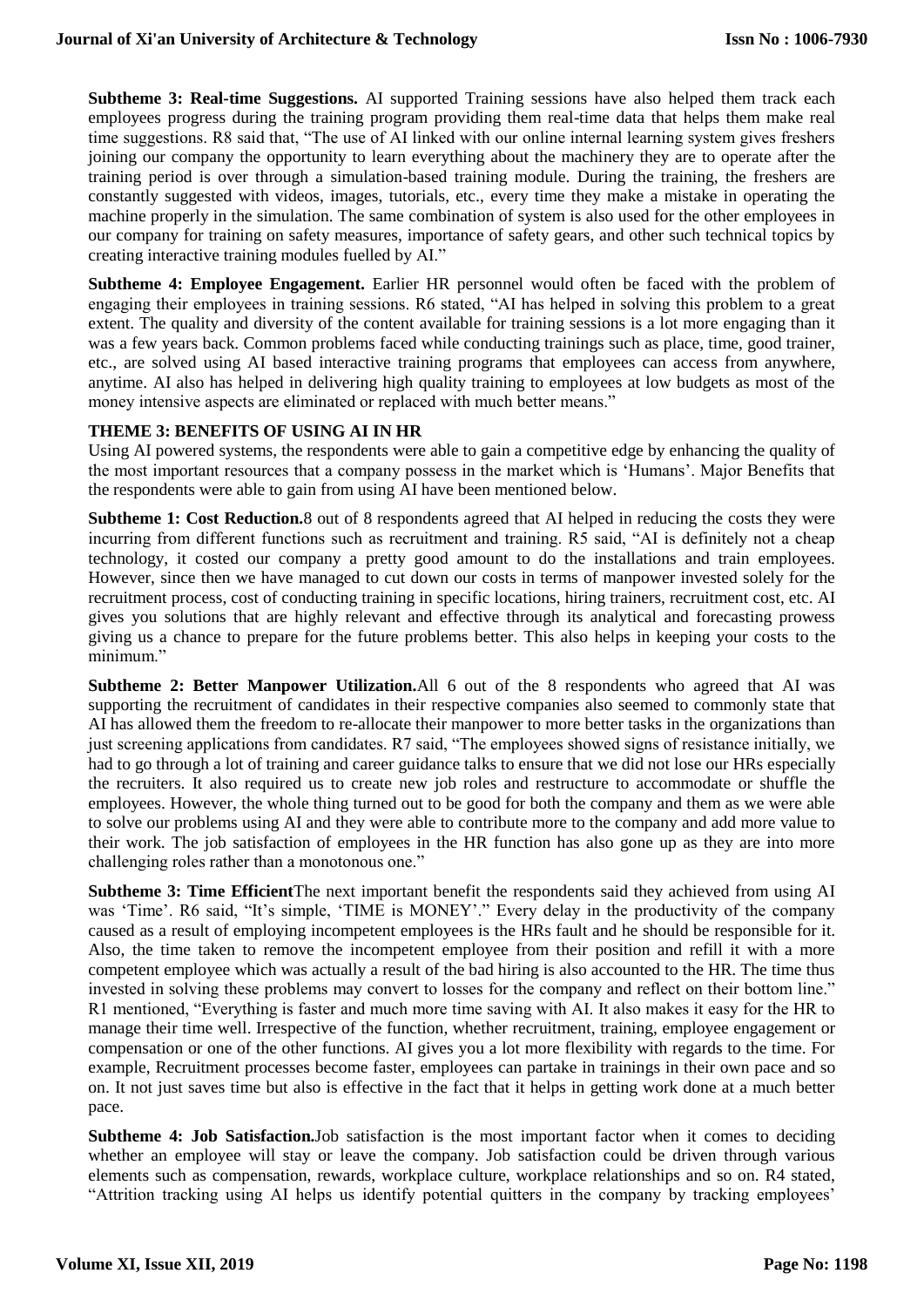reviews, feedbacks, absenteeism rates, and other factors. We are able to address these employees and find out the reasons for their dissatisfaction. This gives a chance at recognizing patterns or common reasons and take the necessary measures to resolve it. Employees nowadays are also focusing on elements other than money when it comes to working in any organization. Sometimes, the problem could be in a workplace policy, a problematic manager, mismatched targets or some other reason. Resolving issues promptly has helped us keep our employees' job satisfaction levels high which also reduced our attrition levels."

#### **THEME 4: CHALLENGES**

**Subtheme 1: Mindset.**One of the major challenges of HR while implementing AI in the HR function is the mindset of the employees. R3 said that, "there is a slow yet steady growth in the positiveness among the HR professionals in India towards the concept of integrating AI and HR. However, the major cause for the delay in adapting the technology successfully has been the lack of knowledge and understanding among HRs in India to the technology itself." The respondent believes that this is the reason why there has been a negative mindset among the HR personnel in India.

R8 believes that the negative mindset is also fuelled by the general notion among people that AI will replace HR in companies. He said, "Obviously we are slow to adapt the change. We have always seen AI and HR commonly spoken about as 'AI vs HR' or 'Will AI replace HR in the organization' rather than understanding that both are in fact interdependent to achieve higher performance and results."

**Subtheme 2: Eliminating Bias.**Another major challenge is the elimination of bias, although AI systems are designed to eliminate any form of bias or prejudices it is still difficult to eliminate bias from HR processes. R4 stated that, "AI analyses past data for learning and then produces insights. It is possible that a certain pattern maybe present within the past data in the form of unconscious bias."

Upon further questioning about what he meant by unconscious bias the respondent explained, "The AI while running the analysis may find that attrition among men in the company has been increasing in recent years. Based on this data the AI may form a bias against men causing it to select only women candidates from a pool of resumes. The reason however could be that the number of male hires in the company also increased during the same period. The AI systems are capable of learning on their own as they are created to think like us (humans). Therefore, in HR the AI is also susceptible to errors similar to the ones HR personnel and recruiters make making it a challenge for HR while implementing the AI systems."

**Subtheme 3: Ethical Issues.**Ethicality of the usage of AI is also a challenge HR faces in organization. R6 said, "Generally, employees are sceptical of AI because of its highly pervasive nature that enables it to track and monitor multiple aspects of employees behaviour. Therefore, employees as well as HRs need to be educated in order to understand the various ethical issues involved in the process of collecting employee data and using it to for company purposes. The clear line of ethical and moral values should be established and both the HR and the employees should be educated and made aware of the implications of crossing the line before using the technology for any purpose which will make the transition easier."

#### **THEME 5: LIMITATIONS**

Although AI solves a lot of problems in HR it still has its limitations just like any other technology in the market. Irrespective of how the benefits of integrating AI into HR may outweigh the limitations they still cannot be ignored. Common themes that emerged from asking the respondents about what they thought are the possible limitations of AI with regards to the HR function are as follows:

**Subtheme 1: Accommodating Anomalies.** According to R3 who specializes in using AI in the recruitment function one of the major limitations was the inability of AI to accommodate anomalies in the resumes of the candidates applying for the job. The AI systems have been seen to reject qualified candidates because of some unexpected elements in the CV. Formatting of the CV, Design, Font, etc., that do not fit the norm could considered as the factors for eliminating potentially good and qualified candidates from the recruitment process. So, although AI is highly powerful and effective it is not perfect as it is still going through its learning curve with regards to the HR practices.

He also said, "We have also had candidates who somehow got selected based on the keywords mentioned in their CV even though they were not an ideal fit for the job. This aspect of candidates morphing their resumes is also undetectable by the AI systems. Now, practically this necessarily may not make a lot of difference to the company since the success rate is still higher. Also, for companies who are able to employee high quality employees for fine tuning the AI systems could overcome this limitation with more intuitive programs that might come into play in the future.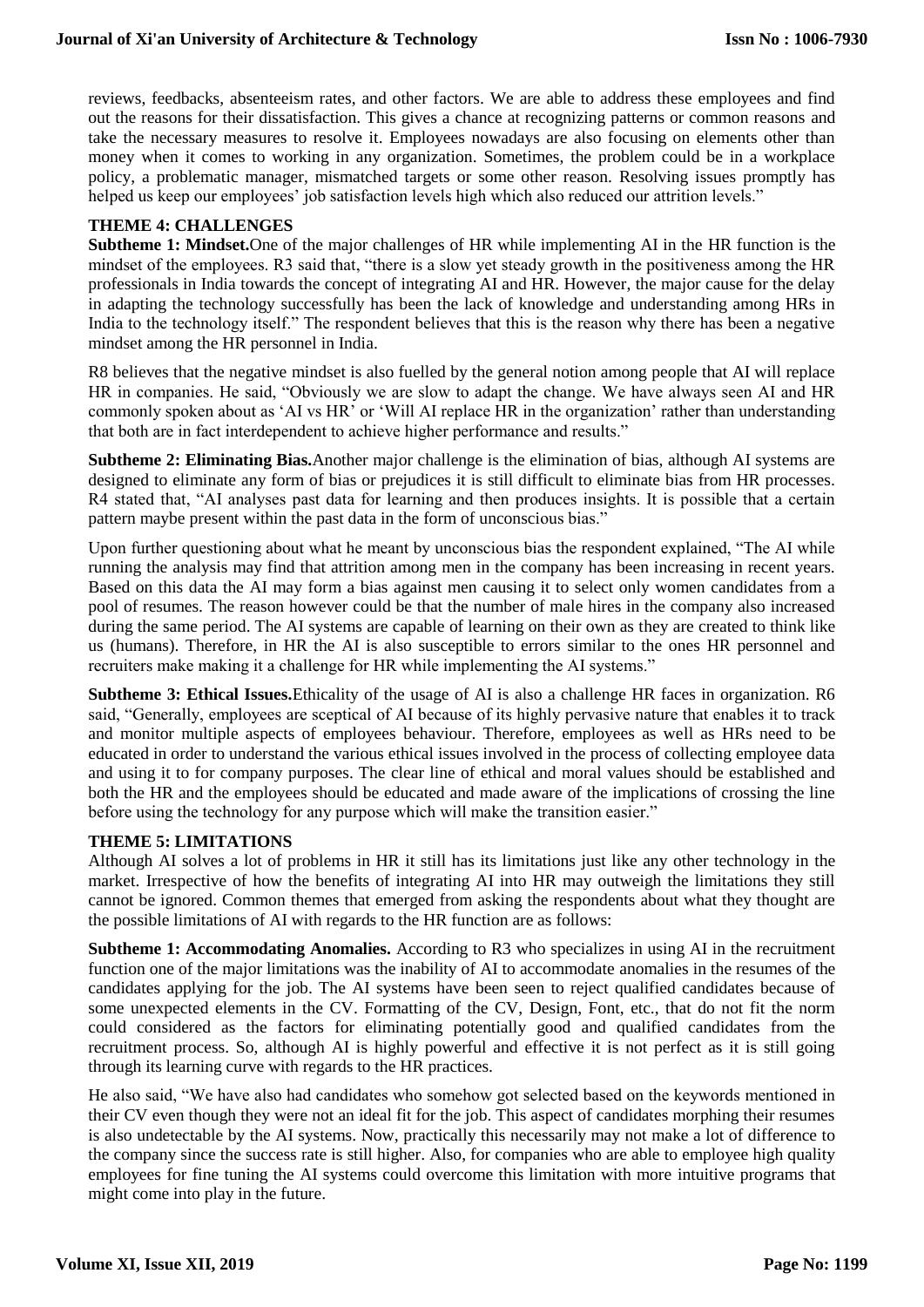**Subtheme 2: Contextual Understanding.** Artificial Intelligence is designed to only draw insights from analyzing past data. "If you evaluate all your leaders and they happen to have size 9 shoe, does that mean you only recruit people that have a size 9 foot? AI and machine learning will tell that is all you should do. So, you have to add a contextual element to the data analytics," said Ryan Ross in a meeting on the role of AI in talent acquisition. AI is only capable of crunching big data to provide the HR with data that shows a pattern. However, it is imminent that decisions taken by the HR should also be based on practicality and good judgement keeping in mind the context of the problem in order to facilitate effective problem solving.

# **DISCUSSION**

This qualitative study was undertaken with the aim of exploring the status of Artificial Intelligence in Human Resource Management in the Indian context. Based on the analysis two major themes and corresponding subthemes were realized based on the experiential responses from the respondents. The research saw a positive result that brought to light that companies in India are catching up with the rest of the world by slowly moving towards the integration of artificial intelligence into their respective HR functions. The 2019- 2020 research report by the State of HR Technology India shows that 70% of the firms conducting business out of India have turned to automation of recruitment, communication, performance management, collaboration and other such operational activities (Tanwar, 2019). The article also mentions that in these companies only parts of the HR function have been integrated with AI and only very few companies have integrated AI into all their HR functions drawing out its maximum potential.

Our results from our research also seem to be in line with this article as the findings showed that only 25% of the respondents are using AI in more than one function while few of the respondents revealed that they are looking to integrate AI into the other HR functions in their respective companies by the end of this year. This means that the number of functions being integrated with AI is increasing gradually and we can expect to see a greater level of AI integration into other HR functions such as Employee Engagement, Induction and Onboarding, Compensation and Benefits, Performance Management and so on.

The primary finding from this research was that the HR function where most of the companies are using AI is Recruitment. The statistical findings from this research shows us that 50%, i.e., 4 out of 8 respondents are using it solely for recruitment. Also, it is notable that the respondents belong to companies across various industries functioning out of India that are using AI in their HR functions and not recruitment agencies or companies whose sole purpose is recruitment of talent for other companies. The companies to which these respondents belong are using AI majorly to reduce the amount of manpower invested in the screening of candidates for recruitment purposes and also the time involved in selecting a potentially good candidate.

Another reason for companies using AI majorly in recruitment is its ability to collect data from various sources to predict potential exiters from the company. Predicting employee turnover gives HR and edge in reducing the time required to fill the vacancy effectively with a potentially good candidate. Identifying potential exiters also allows the HR a chance to prevent the employee from exiting by understanding the reason behind it. This is very important for a company as losing good candidates to reasons that could have been possibly averted may ruin the company image and prevent new candidates from joining the company as candidates often do their research about the company before joining the company through various sources such as online reviews, employee feedback, etc.

The research also showed that the second area where AI is being used majorly is the Training and Development function with 25% of the respondents using it for this function. The respondents revealed that the use of AI for delivering designing and delivering content has had a significant effect on their employee engagement levels. The flexibility of AI to integrate different forms of media such as image, audio, video etc., and the possibility of using game mechanics to create innovative training modules helps them deliver more personalized and creative content. Also, the interactive design of the training helps keep the employees engaged continuously and improves their learning process with regards to the content. Another major benefit of using AI for training purpose was that employees could access the training from any place and at any time as companies can deliver the training over their website, mobile apps and other such mediums. The responses from respondents also reveal that there is a significant difference in the employee performance for the better after switching to AI based training programs.

The study shows that there is high potential for the AI technology to influence the Employee Engagement function. However, developing content that is highly creative and engaging is not easy as variables such as purpose of the module, employees' preferences with regards to the content, the form of game mechanics and many more need to be considered. Although this may seem like a drawback, it actually gives scope for newer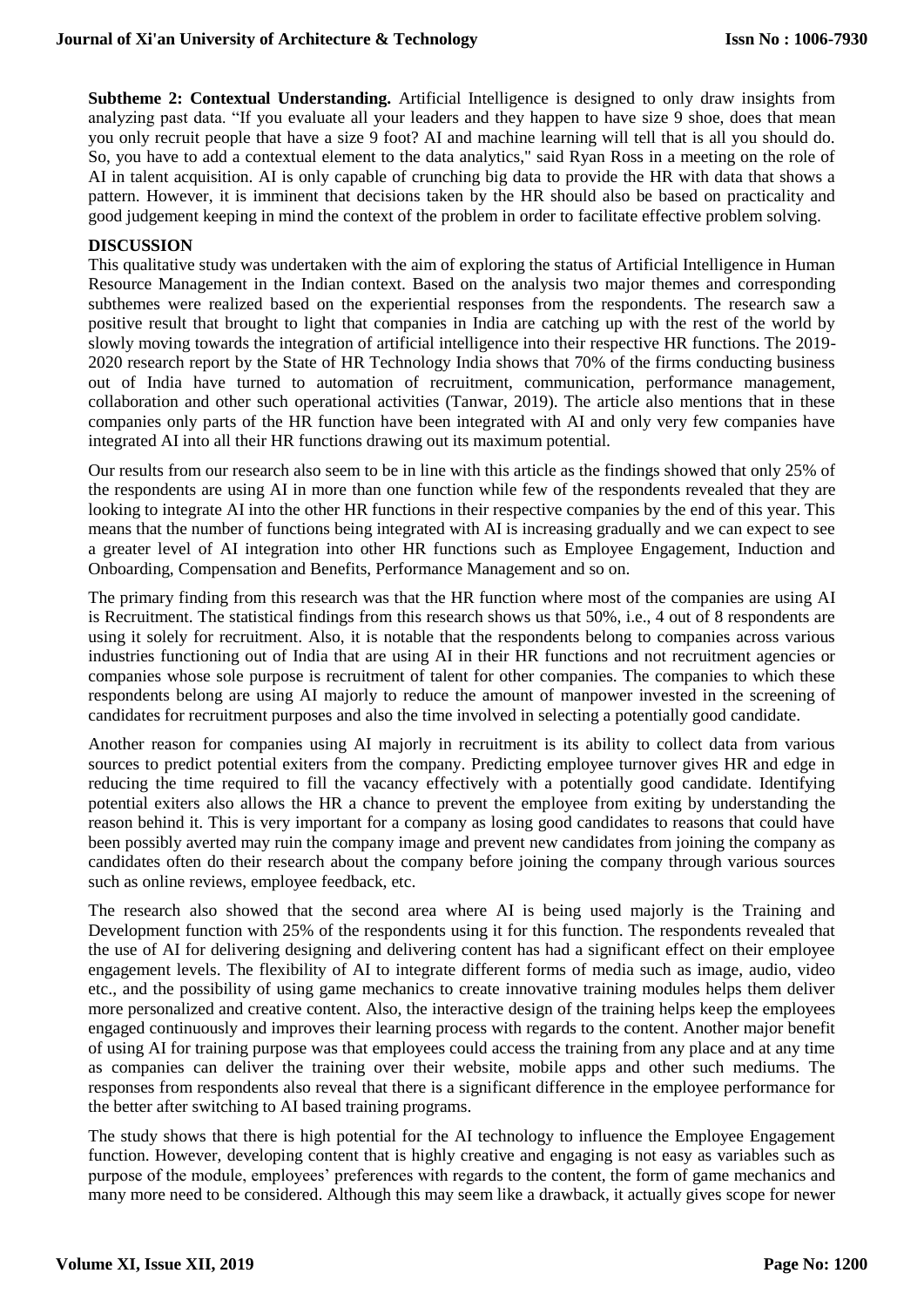HR roles that urge HR personnel to be more creative and innovative in their approach. This kind of nurturing will also help these HRs to develop skills required to solve future problems more creatively and efficiently as they develop into HR leaders who will play a key role in strategizing for the company.

The integration of AI into the HR function is a positive move for companies. However, the path to integration is difficult and has its own set of challenges that the HR will have to deal with while integrating AI and HR. The biggest challenge respondents mentioned in integrating AI into HR is the mindset of the HR personnel which is a result of the knowledge they have accumulated over the years and the resulting beliefs. They also believe that, the influence of media such as articles, movies, videos, etc., is huge in tuning the mindset of people. It is seen that still many forms of media readily available to the public portray AI as a substitute to human efforts rather than a tool to enhance the human experience in organizations (Gandhi, 2017).

Also, many employees seem to be doubtful about AI because its highly pervasive capabilities. For example, what if the technology is used by the company to track employee behaviour and activities outside of the organization to identify factors that may be hampering their performance. Although such a data may be highly beneficial to the HR, monitoring employees' personal activities is a breach of privacy which is extremely unethical. This problem can be addressed by creating clear cut policies that guide the usage of such technology and the repercussions of misusing said technology for unethical purposes. Therefore, the HR managers need to take up efforts to ensure employees that the technology is safe and ethical to use. The HR should also educate their personnel regarding the pros and cons of using such a technology and more importantly help them understand how the integration can help them in developing into better HR employees and make meaningful contributions to the company and reap better rewards in turn. The fact that AI cannot replace HR in companies should be made clear to the employees. AI is a tool to enhance human capabilities to the maximum, this should be reinstated into their minds with real life examples of companies who have managed to make the most out of the technology.

AI technology also has its limitations with regards to its functionality and effectiveness in the HR function. The research revealed that even though AI is extremely efficient in terms of replacing manpower for sourcing candidates it is still vulnerable to bias that is similar to human bias. Being a heavily data driven technology, it is imperative that any data used for analysis should be validated and the accuracy of the data should be checked. The data should be validated based on certain metrics to ensure that there are no unconscious bias or counterproductive patterns in the data. Disparities in the data and the presence of missing values should be considered and there should be measures to make up for data lost in transmission.

Although having accurate data for the analysis will give the HR a better idea of the solutions and the possible factors that may logically solve the situation it cannot account for the anomalies and emotional aspects in sorting candidates. Therefore, it is the HRs responsibility to understand the context of the problem and take the emotional aspects of the problem into consideration as irrespective of the accuracy of the data, understanding candidate or employee psychology is too complex for any AI system (Artisan, 2017). HR managers need to take note of this limitation in order to create new opportunities for their personnel in areas that currently limit the AI.

The HR function could always use the AI's ability to identify patterns to keep track of the ever-changing needs and preference of their employees allowing them to stay one step ahead. Also, being able to forecast and predict future events helps the HR function to be a better strategic partner to their organizations making them highly impactful contributors in realizing the organizations goals and objectives effectively by driving a more efficient pool of employees.

#### **HR IMPLICATIONS**

Following are few HR implications for companies considering to integrate AI and HR based on the findings and insights from the research.

#### **IDENTIFY PURPOSE FOR INTEGRATION**

Implementing AI systems into the HR functions for the sake of dealing with competition is a bad move for any company. Companies need to identify and narrow down the specific purpose or problem they are looking to solve before integrating AI.as it would be difficult to identify the right technology that would help in solving the problem otherwise. Companies need to identify the function they are looking to integrate, the extent of integration and the resource constraints of the company before selecting the AI software.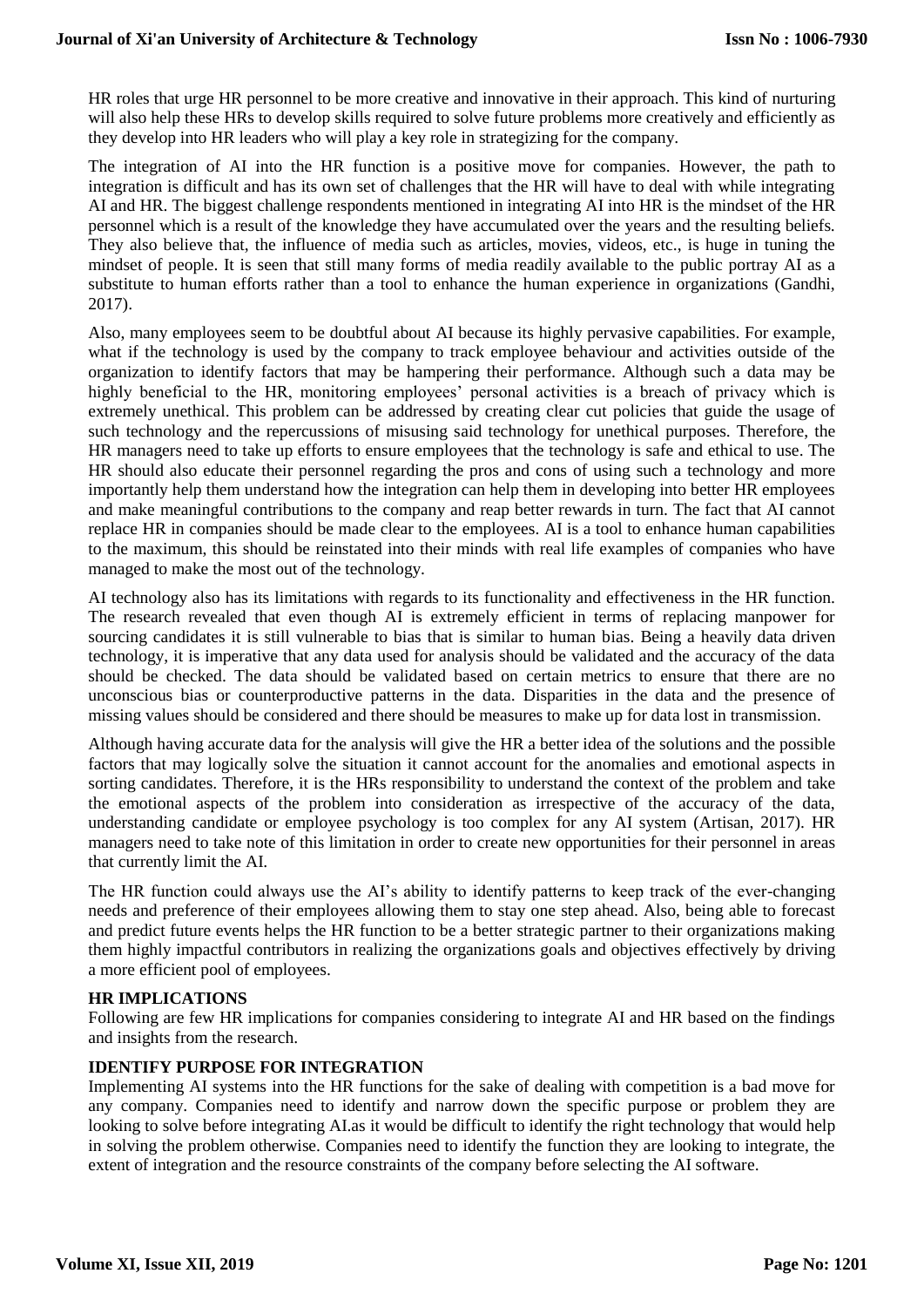For example, in the recruitment function, there are several AI software available in the market that carry out different activities within the realm of recruitment. Resume screening, Applicant Tracking, Candidate Testing, etc., are all examples of activities carried out by different AI software. There are AI software that also provide a multitude of applications as a package. Therefore, identifying the purpose for integration and the constraints of the company would help them realize which AI program would be the most effective in solving the HR problem faced by the company.

#### **IDENTIFY BARRIERS**

Artificial Intelligence and Human Resource are often considered as oxymorons by employees. For HRs looking to integrate AI with their HR functions one of the key steps would be to identify the possible barriers that may prevent or hinder the transition. Since employee mindset is the most important factor that may decide the success of the integration, HR managers need to ensure that their personnel are on the same page as the organization. The personnel should be made aware of the benefits they may reap as a result of the integration and how AI will make it easier for them to perform their jobs more efficiently. Employees should also be aware of the potential job roles that may be created in the organisation as a result of the integration and how the company is going to help them in transitioning into the new job roles effectively.

Companies need to help employees see AI as a tool to increase their performance rather than as a threat to their jobs. The mindset of AI vs HR should be changed to AI and HR.

Another barrier companies face is in terms of the resources available with the company to aid the integration. Companies need to ensure that they also have the financial and infrastructural capabilities to support the AI systems along with other resources required to integrate AI into the HR functions. It is important for the HRs in companies to reduce the resistance and barriers within the company in order to successfully integrate AI and HR.

#### **DEVELOP HR PERSONNEL**

Companies who implement AI into their HR functions without equipping their personnel with the right knowledge and skills will face problems in using the technology effectively. Companies need to provide proper training to employees before the implementation in order to impart all the necessary knowledge and skills required to not just use the AI tools effectively but also troubleshoot problems that may arise during the usage of the technology. Companies should take steps to make sure that the HR personnel who will be using the technology are equipped with the skills before the integration rather than taking up a learning on the go approach. Having enough knowledge and the right skills prior to the integration helps employees spend less time on troubleshooting and more time on solving organizational problems and making full use of the technology.

Most importantly, AI softwares only provide insights and predictions based on analysis of historical data. These predictions or insights cannot be used for decision making purposes directly. Not all suggestions made by the AI softwares after running the analysis may prove to be relevant and practical, and within the constraints of the company. Employees should be trained to understand the context and relevance of the results to the problem faced by the HR function or the company in order to make effective decisions that would impact the company for the better.

#### **REALIZE POSSIBILITIES**

Artificial Intelligence is one of the most versatile technologies in this era. Still, most of the companies in India are using AI in their HR functions to handle only one function with very few companies integrating multiple HR functions with AI. The technology has proven its utility in multiple HR functions such as Compensation & Benefits, Employee Engagement, Induction & Onboarding, etc., in many countries in the world.

HRs in India need to be open to exploring the various possible applications of AI and the different benefits it may provide to the organizations. For example, in the Compensation & Benefits functions, AI can be used to achieve fairness in compensation. A survey conducted among the 10 biggest tech companies with 4000 plus employees revealed that only 45% of employees who were highly compensated felt they were fairly paid. AI systems can be used to identify behavioural patterns among high performers and relate them to compensation packages given in the past to outline the criteria for compensation. This helps in eliminating bias in compensating employees while establishing fairness of pay (Kulkarni, 2020).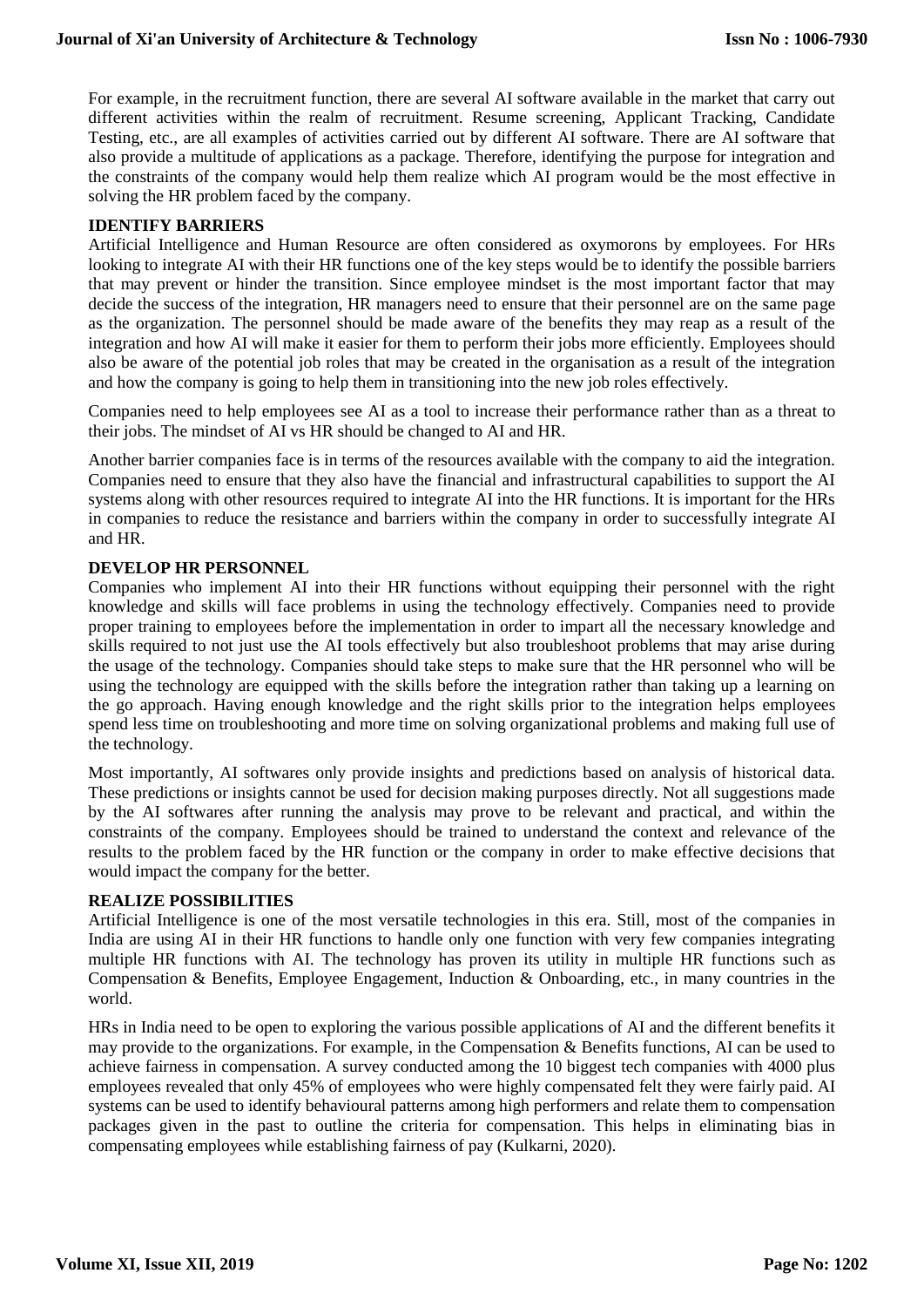Similarly, there are multiple ways in which AI can be applied to different functions of the HR domain. Integrating more HR functions with AI may prove to be highly beneficial for companies as it may increase overall managerial efficiency and improved decision making in multiple facets of the HR function.

#### **CONSIDER LIMITATIONS**

Although Artificial Intelligence sounds like a fix it all solution to HR problems, just like any other it has its own limitations. Based on the research it is seen that AI systems are still incapable of fully understanding emotional aspects involved in the decision-making process. Results produced by AI systems are highly logic driven and therefore, some of the solutions suggested by the AI systems may not be applicable to the situation of the company and other several constraints.

Another limitation to be considered is AIs ability to identify unconscious bias from data used for analysis. Being a technology that thrives on data, AI is open to making mistakes as a result of errors and disparities in the data. Therefore, HR functions need to make sure that the AI systems are programmed to address missing values in the data and measures should be taken to avoid the emergence of any unnecessary bias by validating the data prior to running the analysis.

#### **CONCLUSION**

The study revealed that the integration of AI into the HR functions in Indian companies has been relatively less compared to businesses from other countries. Currently, AI is being used in other HR functions such as Employee Onboarding, Employee Engagement, Employee Compensation and Benefits and Employee Rewards and Recognition throughout the world however in India the penetration into these functions is relatively low. The two major areas where AI has the highest involvement in India are the – Recruitment and Training & development functions of HR. The study also showed that the involvement of AI in the HR department of companies in India was considered less pervasive as compared to the other domains within the organization such as Marketing, Finance, Production and others. This was addressed to be a result of the lack of knowledge imparted to HR professionals regarding the benefits and opportunities created through the integration of Artificial Intelligence into HR which in turn has created barriers in the minds of people, preventing them from seeing how AI could actually bring about a positive change within the HR function and support its role of playing a strategic partner to the company.

The research also brought to light other themes such as  $-$  the common challenges HRs might face while integrating AI and HR and how these challenges could be overcome, and the limitations of the technology in its current state and most importantly the benefits of using such a technology in the HR function. The study looked to acquire more knowledge regarding the concept of artificial intelligence in the human resources function in the Indian context in an attempt to guide upcoming HR personnel in adapting to a more technologically sound HR function.

Thus, this qualitative research has found that AI and HR are no more oxymorons. Although the progress in the area of merging AI and HR is lagging in India, the opportunities and tools to catch up are available and it is only a matter of spreading the awareness regarding the transformational benefits AI for HRM. Overall, the research has shown that the merger of AI and HR is a positive affair that HR professionals could use it to increase their impact in the organization by enabling them to act as strong strategic partners.

#### **REFERENCES**

- 1. Arago Consulting. (2019, April 26). HR challenges Artificial Intelligence, Process Automation and HR Chatbot. Retrieved from https://www.aragoconsulting.eu/en/tips-best-practices/6-biggest-challenges-hrfunction-2019-artificial-intelligence-process-automation-hr-chatbot
- 2. Artisan. (2017, September). FINDING AND SOURCING EMPLOYEES IN THE DIGITIZATION ERA. The results of the Retrieved contract the set of the set of the set of the set of the set of the set of the set of the set of the set of the set of the set of the set of the set of the set of the set of the set of the https://cdn2.hubspot.net/hubfs/1951043/Content%20Offers/Ai\_Whitepaper/Artisan%20Talent%20AI%2 0and%20Bots%20in%20Recruiting%20Paper.pdf
- 3. Cedric Villani. (2018, March). WHAT IS ARTIFICIAL INTELLIGENCE? Villani mission on artificial intelligence. The contract of the extra set of the Retrieved from the from the from the set of the set of the set of the set of the set of the set of the set of the set of the set of the set of the set of the set of the se https://www.aiforhumanity.fr/pdfs/MissionVillani\_WhatisAI\_ENG(1)VF.pdf
- 4. Davenport, T. (2019, February 11). AI And HR: A Match Made In Many Companies. Retrieved from https://www.forbes.com/sites/tomdavenport/2019/02/10/ai-and-hr-a-match-made-in-manycompanies/#71bcdc983cd3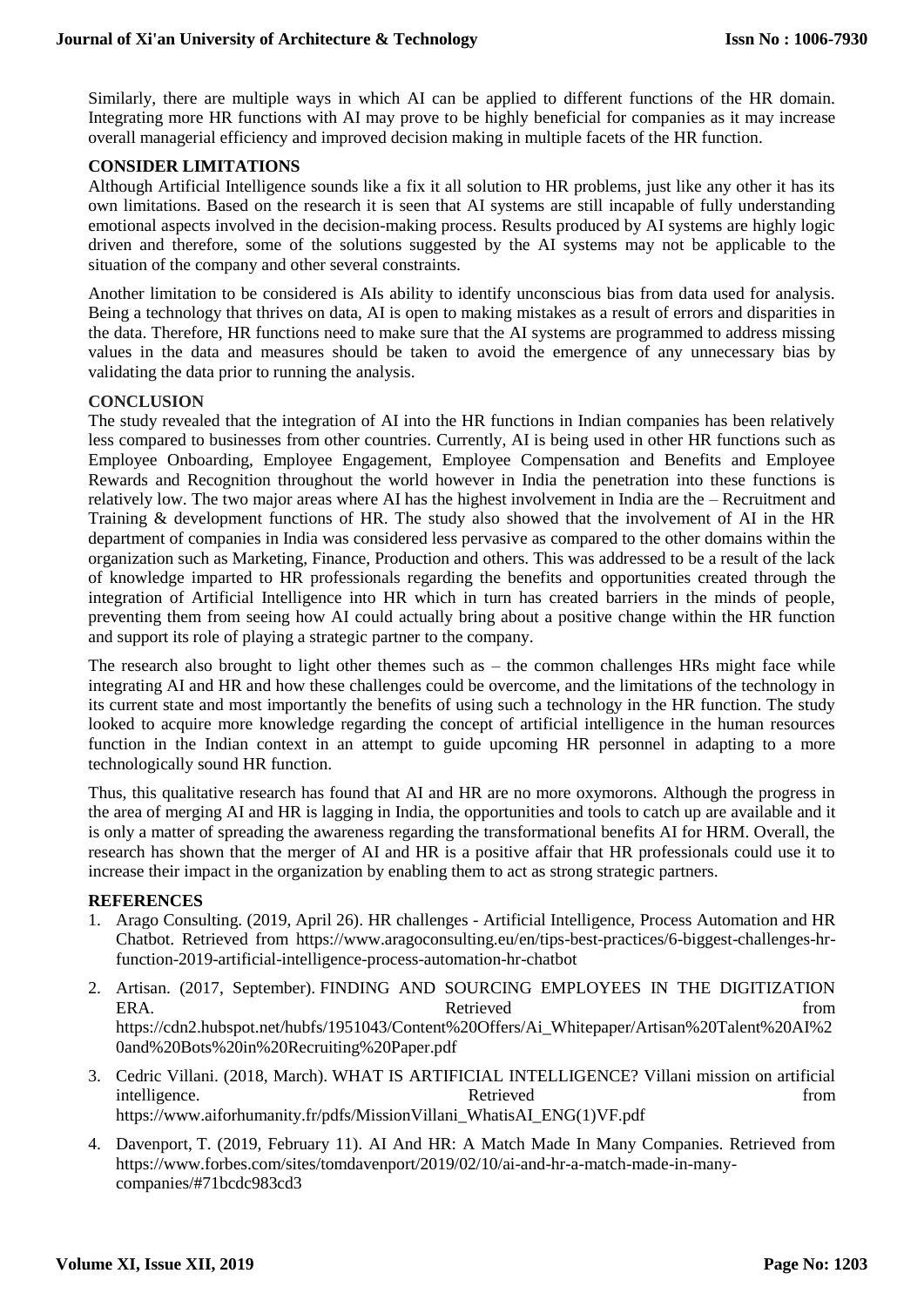- 5. Dinah Wisenberg Brin. (2019, March 19). Employers Embrace Artificial Intelligence for HR. Retrieved from https://www.shrm.org/resourcesandtools/hr-topics/global-hr/pages/employers-embrace-artificialintelligence-for-hr.aspx
- 6. Emily He. (2019, April 3). The Advantages of Re-Humanizing HR with Artificial Intelligence. Retrieved from https://www.hrtechnologist.com/articles/digital-transformation/the-advantages-of-rehumanizing-hrwith-artificial-intelligence/
- 7. Erika Rykun. (2019, December 3). Artificial Intelligence in HR Management What Can We Expect? Retrieved from https://thebossmagazine.com/ai-hr-management/
- 8. Ernst & Young. (2018). The new age: artificial intelligence for human resource opportunities and functions. Retrieved from https://www.ey.com/Publication/vwLUAssets/EY-the-new-age-artificialintelligence-for-human-resource-opportunities-and-functions/
- 9. Folick, O. (2016, October 17). AI For Recruiting: A Definitive Guide For HR Professionals. Retrieved from https://ideal.com/ai-recruiting/
- 10. Geetha R, & Bhanu Sree Reddy D. (2018). RECRUITMENT THROUGH ARTIFICIAL INTELLIGENCE: A CONCEPTUAL STUDY. International Journal of Mechanical Engineering and Technology (IJMET), 9(7), 63-70.
- 11. HR.com. (2017). The State of Artificial Intelligence in HR. Retrieved from https://harbingersystems.com/wpcontent/uploads/2017/12/WP\_StateofArtificialIntelligenceinHR\_HarbingerSystems\_112717.pdf
- 12. James Wright, & Dr David Atkinson. (n.d.). The impact of artificial intelligence within the recruitment industry: Defining a new way of recruiting. Retrieved from https://www.cfsearch.com/wpcontent/uploads/2019/10/
- 13. Jyoti Kapoor. (2020). Understand The Role Of AI In HR in 2020. Retrieved from https://www.cutehr.io/ai-in-hr/
- 14. Maria Aspan. (2020, January 20). A.I. is transforming the job interview—and everything after. Retrieved from https://fortune.com/longform/hr-technology-ai-hiring-recruitment/
- 15. Mason Stevenson. (2019, September 11). AI in HR. Retrieved from https://www.hrexchangenetwork.com/hr-tech/articles/ai-in-hr
- 16. McFadden C. (2019, August 20). 7 Ways AI Is Helping Revolutionize the Recruitment Industry. Retrieved from https://interestingengineering.com/7-amazing-ways-companies-use-ai-to-recruitemployees
- 17. Mellam, A. C., Rao, P. S., & Mellam, B. T. (2015). The Effects of Traditional and Modern Human Resource Management Practices on Employee Performance in Business Organisations in Papua New Guinea. Universal Journal of Management, 3(10), 389-394. doi:10.13189/ujm.2015.031002
- 18. Meister, J. (2019, January 9). Ten HR Trends In The Age Of Artificial Intelligence. Retrieved from https://www.forbes.com/sites/jeannemeister/2019/01/08/ten-hr-trends-in-the-age-of-artificialintelligence/#3993dcec3219
- 19. Nicolaus Henke, Jacques Bughin, Michael Chui, James Manyika, Tamim Saleh, Bill Wiseman, & Guru Sethupath. (2016, December). The age of analytics: Competing in a data-driven world. Retrieved from https://www.mckinsey.com/business-functions/mckinsey-analytics/our-insights/the-age-of-analytics
- 20. Nigel Guenole, Ph.D., & Sheri Feinzig, Ph.D. (2018, November). The Business Case for AI in HR With Insights and Tips on Getting Started. Retrieved from https://www.ibm.com/downloads/cas/AGKXJX6M
- 21. Oswal, N., & Narayanappa, G. (2015). Evolution of HRM to E-HRM to Achieve Organizational Effectiveness and Sustainability. International Journal of Business Administration and Management Research, 1(2), 22. doi:10.24178/ijbamr.2015.1.2.22
- 22. Owais Ahmed. (2018). ARTIFICIAL INTELLIGENCE IN HR. International Journal of Research and Analytical Reviews (IJRAR, 5(4), 971-978. Retrieved from http://www.ijrar.org/papers/IJRAR1944797.pdf